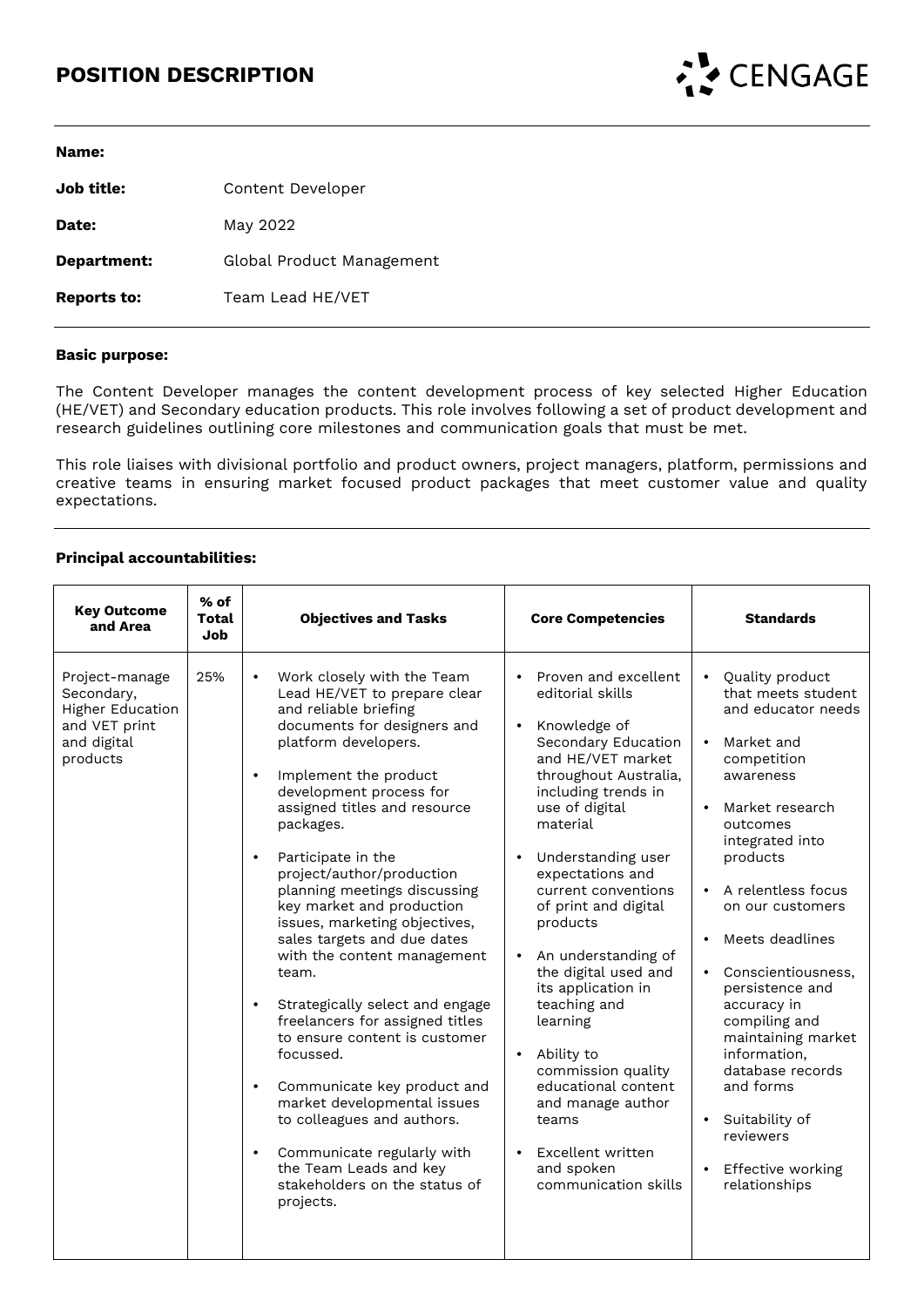|                                      |     | Attend cross-functional Work<br>$\bullet$<br>in Progress meetings and<br>provide updates on progress<br>for each title.<br>Participate in supporting<br>$\bullet$<br>activities such as: resolving<br>customer-facing errors,<br>developing process efficiencies,<br>team building, maintaining<br>documentation, etc.<br>Any other duties as required by<br>$\bullet$<br>the Team Lead- HEV or the<br>Lead Learning Design Content<br>Development (LLDCD). | Ability to understand<br>$\bullet$<br>customer's needs<br>and recommend<br>ways to address in<br>product plan<br>Ability to problem-<br>$\bullet$<br>solve and manage<br>complex and/or<br>numerous projects<br>to an agreed timeline<br>Good judgement and<br>$\bullet$<br>timely decision-<br>making to prioritise<br>work and effort<br>Highly developed<br>research skills<br>Business acumen<br>Basic knowledge of<br>$\bullet$<br>the principles of<br>learning design with<br>emphasis on digital<br>learning solutions<br>that address<br>customer workflow<br>and learning<br>challenges<br>Excellent<br>$\bullet$<br>organisational and<br>project management<br>skills<br>Interpersonal skills<br>and with the ability<br>to build relationships<br>Strategic thinker and<br>good negotiations<br>skills<br>Ability to manage a<br>busy workload by<br>prioritising urgent<br>tasks while keeping<br>all other aspects of<br>the job under control<br>to ensure deadlines<br>are met according to<br>business and<br>customer needs | Actively seeks<br>$\bullet$<br>solutions to<br>problems that<br>arise, questioning<br>the status quo and<br>willingness to take<br>calculated risks<br>Demonstrates<br>friendly,<br>transparent, and<br>proactive<br>communication<br>Adherence to<br>Cengage policies<br>and procedures and<br>core competencies<br>Adherence to<br>processes and<br>maintain standards<br>Author retention<br>and suitability for<br>each project<br>Administrative<br>skills and reduced<br>errors in key<br>documents, reviews<br>own work for<br>accuracy |
|--------------------------------------|-----|-------------------------------------------------------------------------------------------------------------------------------------------------------------------------------------------------------------------------------------------------------------------------------------------------------------------------------------------------------------------------------------------------------------------------------------------------------------|------------------------------------------------------------------------------------------------------------------------------------------------------------------------------------------------------------------------------------------------------------------------------------------------------------------------------------------------------------------------------------------------------------------------------------------------------------------------------------------------------------------------------------------------------------------------------------------------------------------------------------------------------------------------------------------------------------------------------------------------------------------------------------------------------------------------------------------------------------------------------------------------------------------------------------------------------------------------------------------------------------------------------------------------|------------------------------------------------------------------------------------------------------------------------------------------------------------------------------------------------------------------------------------------------------------------------------------------------------------------------------------------------------------------------------------------------------------------------------------------------------------------------------------------------------------------------------------------------|
| Content<br>development<br>and review | 25% | Work closely with Product<br>$\bullet$<br>teams in the development of<br>content to ensure products<br>meet market needs in terms of<br>coverage, quality and approach.<br>Ensure that each project<br>conforms to the outline<br>discussed and documented in<br>proposals.<br>Commission non-core<br>$\bullet$<br>authors/resource content<br>providers.                                                                                                   | Excellent written<br>and spoken<br>communication skills<br>Excellent<br>$\bullet$<br>understanding of<br>text and digital<br>product<br>development and<br>production<br>processes<br>Ability to build<br>$\bullet$<br>rapport                                                                                                                                                                                                                                                                                                                                                                                                                                                                                                                                                                                                                                                                                                                                                                                                                 | Content quality<br>$\bullet$<br>A relentless focus<br>on our customers<br>Meets deadlines<br>Timely delivery of<br>$\bullet$<br>content and<br>products<br>Demonstrates<br>friendly, proactive<br>communication                                                                                                                                                                                                                                                                                                                                |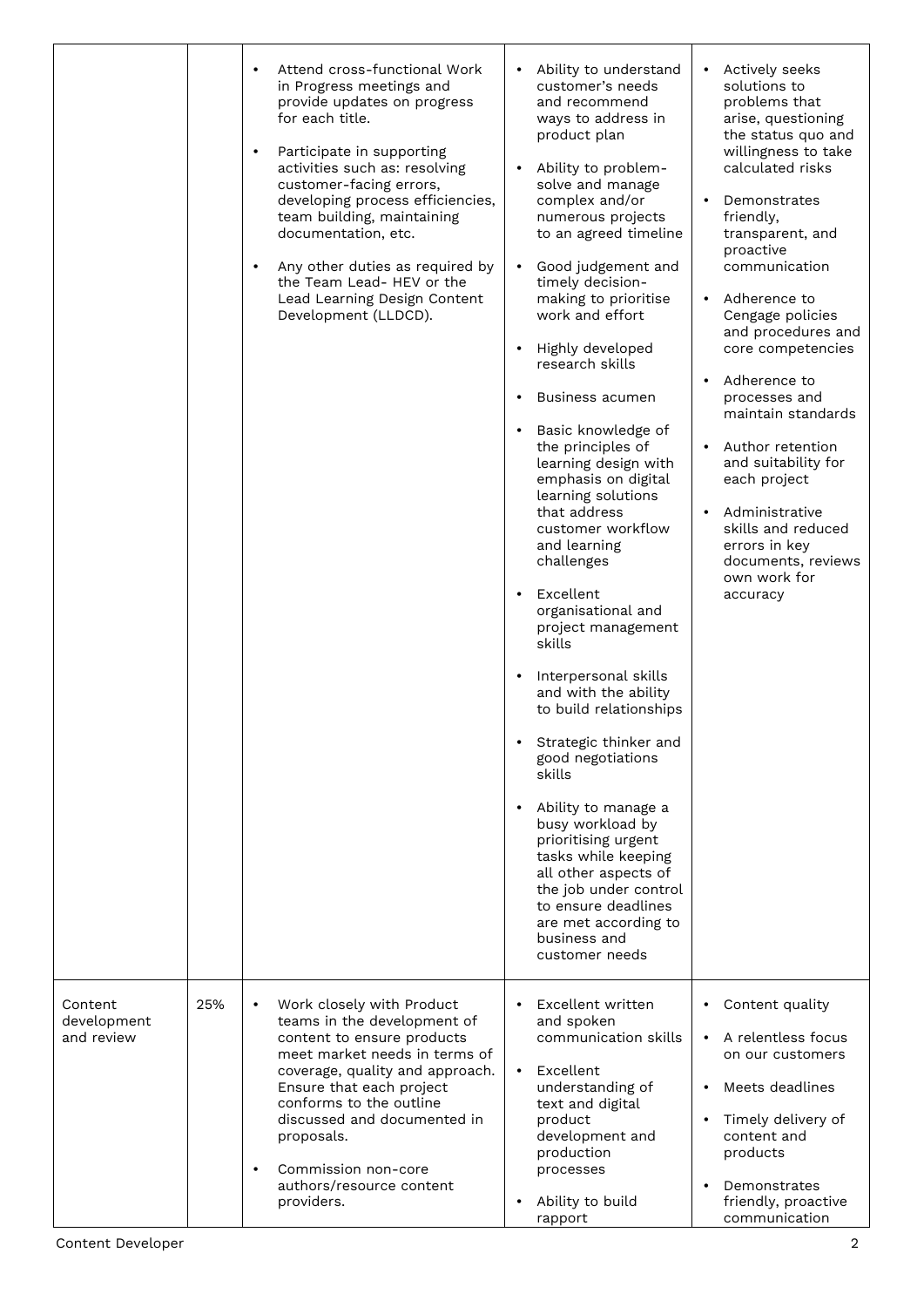|                  |     | Initiate and prepare text and<br>$\bullet$<br>other relevant briefs for<br>assigned titles.<br>Determine if content is<br>$\bullet$<br>acceptable and, in some<br>instances, commission<br>technical editors or personally<br>edit/check the material at<br>various stages of development<br>or production.<br>Manage the transmittal process<br>$\bullet$<br>of content and liaise with<br>Production and Platform teams<br>to ensure clean and timely<br>delivery of content.<br>Liaise closely with Production<br>$\bullet$<br>and Platform teams with<br>respect to content quality,<br>style, schedules and design.<br>Work with Team Lead HEV and<br>LLDCD to ensure adherence to<br>Cengage Quality of Learning<br>Principles (personalisation,<br>inclusion, authenticity,<br>intentionality). | Basic knowledge of<br>Works<br>$\bullet$<br>the principles of<br>conscientiously,<br>learning design with<br>persistently and<br>emphasis on digital<br>accurately to<br>learning solutions<br>ensure materials<br>that address<br>meet the needs of<br>customer workflow<br>internal contacts<br>and end users and<br>and learning<br>challenges<br>are published on<br>schedule<br>Interpersonal skills<br>and with the ability<br>Reliability in<br>to build effective<br>communication and<br>record maintenance<br>professional<br>relationships with a<br>wide range of people<br>Actively seeks<br>solutions to<br>Proactive problem-<br>problems that<br>$\bullet$<br>solving with follow<br>arise, questioning<br>through<br>the status quo and<br>willingness to take<br>Meticulous attention<br>risks<br>to detail<br>Adherence to<br>• Strategic thinker and<br>Cengage policies<br>good negotiations<br>and procedures<br>skills<br>Effective working<br>Ability to follow<br>relationships,<br>policies and<br>demonstrating<br>procedures<br>mutual respect and<br>acknowledges<br>Analytical skills and<br>diverse thoughts<br>proactive problem-<br>and backgrounds<br>solving with good<br>Maintain standards<br>follow through<br>Ability to manage<br>and prioritise own<br>workload to ensure<br>deadlines are met |
|------------------|-----|--------------------------------------------------------------------------------------------------------------------------------------------------------------------------------------------------------------------------------------------------------------------------------------------------------------------------------------------------------------------------------------------------------------------------------------------------------------------------------------------------------------------------------------------------------------------------------------------------------------------------------------------------------------------------------------------------------------------------------------------------------------------------------------------------------|-----------------------------------------------------------------------------------------------------------------------------------------------------------------------------------------------------------------------------------------------------------------------------------------------------------------------------------------------------------------------------------------------------------------------------------------------------------------------------------------------------------------------------------------------------------------------------------------------------------------------------------------------------------------------------------------------------------------------------------------------------------------------------------------------------------------------------------------------------------------------------------------------------------------------------------------------------------------------------------------------------------------------------------------------------------------------------------------------------------------------------------------------------------------------------------------------------------------------------------------------------------------------------------------------------------------------------------------|
| Technical duties | 25% | Apply Cengage's Quality of<br>$\bullet$<br>Learning principles<br>(personalisation, inclusion,<br>authenticity, intentionality)<br>when writing and editing<br>content that is in line with<br>those quality of learning<br>expectations.<br>Evaluate content provided for<br>$\bullet$<br>pedagogical and learning<br>appropriateness.<br>Brief content providers on<br>$\bullet$<br>Cengage content standards and<br>authoring template/tools.<br>Ensure content and Learning<br>$\bullet$<br>Objectives follow the content<br>plan.<br>Keep abreast of pedagogical<br>$\bullet$<br>and technological<br>developments in the field of<br>educational publishing.                                                                                                                                     | Proven and excellent<br>Customer-first<br>content writing skills<br>focus, putting<br>learning first<br>Negotiation and<br>$\bullet$<br>interpersonal skills<br>Author relationship<br>with the ability to<br>build relationships<br>Accuracy<br>Understand<br>A positive attitude<br>colleagues' roles and<br>to problem-solving<br>tailor the<br>questioning the<br>status quo and<br>communication<br>willingness to take<br>meets their needs<br>calculated risks<br>and achieve desired<br>outcomes<br>Projects delivered<br>Ability to visualise<br>on time and within<br>$\bullet$<br>design outcomes and<br>budget and to<br>anticipate problems<br>standard<br>when giving editorial<br>instructions<br>Ability to build<br>$\bullet$<br>rapport and mutual<br>respect                                                                                                                                                                                                                                                                                                                                                                                                                                                                                                                                                         |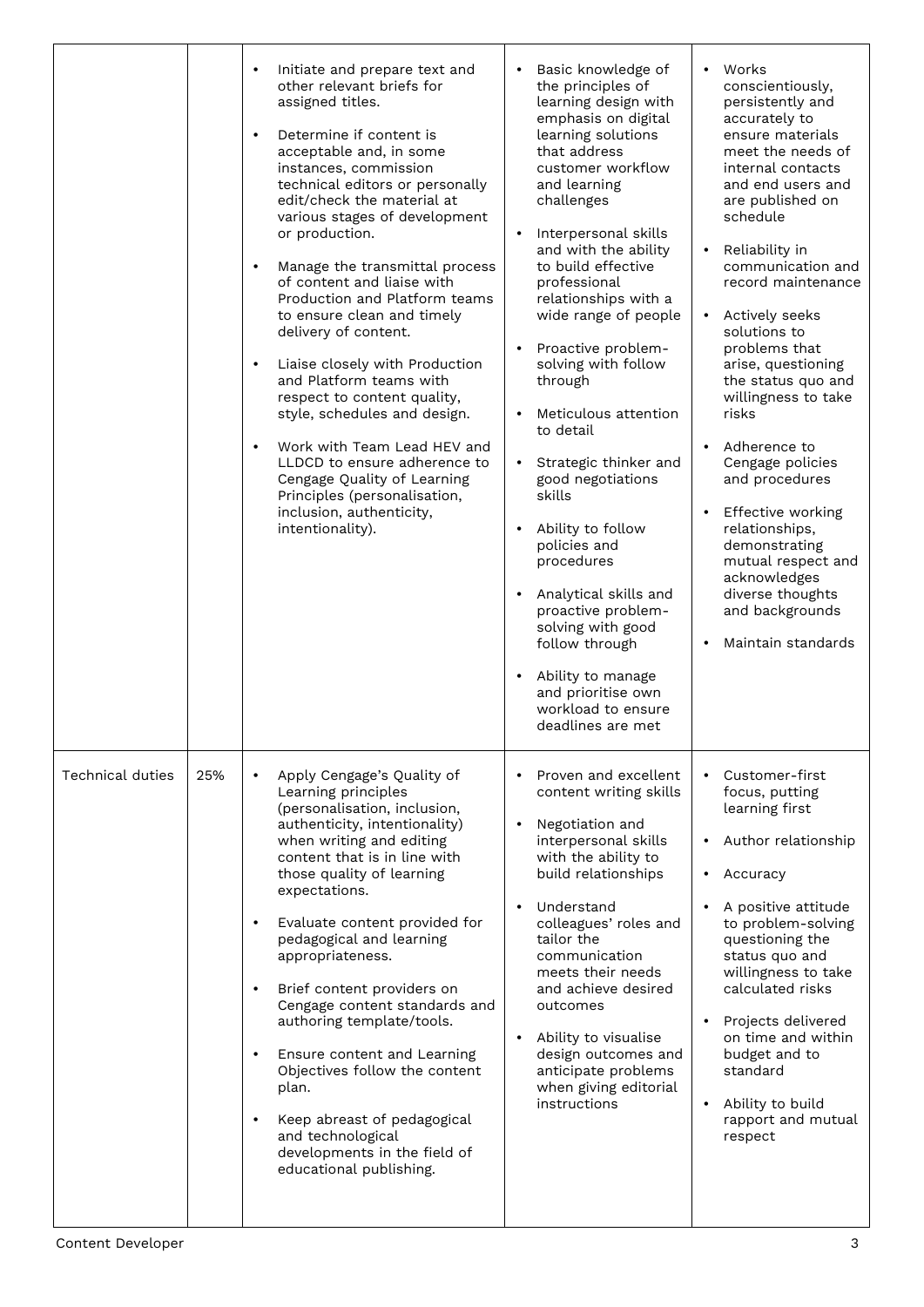|                               |     |                                                                                                                                                                                                                                                                                                                                                                                                                                                                                                                                                                                                                                                                                                                                                                                                                                                               | Ability to identify the<br>$\bullet$<br>key issues in<br>complex situations,<br>apply good judgment<br>and timely decision-<br>making to prioritise<br>work and effort<br>Ability to prioritise<br>$\bullet$<br>urgent tasks, and<br>keep all aspects of<br>the job under control<br>Excellent knowledge<br>$\bullet$<br>of English grammar<br>Knowledge of<br>$\bullet$<br>current book and<br>multimedia<br>production<br>technology and<br>procedures |                                                                                                                                                                                                                                                                                                                        |
|-------------------------------|-----|---------------------------------------------------------------------------------------------------------------------------------------------------------------------------------------------------------------------------------------------------------------------------------------------------------------------------------------------------------------------------------------------------------------------------------------------------------------------------------------------------------------------------------------------------------------------------------------------------------------------------------------------------------------------------------------------------------------------------------------------------------------------------------------------------------------------------------------------------------------|----------------------------------------------------------------------------------------------------------------------------------------------------------------------------------------------------------------------------------------------------------------------------------------------------------------------------------------------------------------------------------------------------------------------------------------------------------|------------------------------------------------------------------------------------------------------------------------------------------------------------------------------------------------------------------------------------------------------------------------------------------------------------------------|
| Communication<br>and teamwork | 10% | Communicate and liaise with<br>$\bullet$<br>colleagues in the team and<br>across other functional areas<br>regularly.<br>Attend and actively participate<br>$\bullet$<br>in team meetings.<br>Update team members on the<br>$\bullet$<br>status of specific projects as<br>required.<br>Accurately estimate, plan, and<br>$\bullet$<br>communicate with team<br>members and managers on<br>work and project progress to<br>ensure deliverables are met.<br>Train, assist, and guide other<br>$\bullet$<br>team members in developing<br>high quality learning and<br>teaching content.<br>Proactively identify and suggest<br>$\bullet$<br>areas for change or<br>improvement within the<br>department, as well as the<br>project team.<br>Share knowledge and expertise<br>$\bullet$<br>in the development of high-<br>quality content with team<br>members. | Excellent<br>$\bullet$<br>interpersonal skills<br>and the ability to<br>work within a close-<br>knit team and build<br>relationships with<br>key contacts<br>throughout the<br>organisation<br>Excellent<br>$\bullet$<br>communication skills<br>Ability to listen and<br>$\bullet$<br>understand<br>publishing,<br>production and sales<br>aims<br>Contribute to<br>$\bullet$<br>discussion in a<br>friendly, clear<br>manner                           | Demonstrates<br>friendly,<br>transparent, and<br>proactive<br>communication<br>Shares information<br>and knowledge<br>with colleagues<br>Shows mutual<br>respect for others<br>Embraces Cengage<br>values ethos and<br>credo<br>Ability to work<br>within a team and<br>respect diverse<br>thoughts and<br>backgrounds |
| Continuous<br>Improvement     | 10% | Support Continual<br>$\bullet$<br>Improvement processes<br>throughout the entire project<br>including supporting Content<br>Managers with the audit<br>process when required.<br>Seek opportunities to enhance<br>$\bullet$<br>documentation, processes and<br>supported systems to improve<br>processes and procedures.                                                                                                                                                                                                                                                                                                                                                                                                                                                                                                                                      | Problem-solving<br>$\bullet$<br>abilities with keen<br>attention to detail<br>and follow through<br>A willingness to<br>$\bullet$<br>support and help<br>others                                                                                                                                                                                                                                                                                          | Continuous<br>improvement and<br>improved efficiency<br>Self-initiated<br>$\bullet$<br>training and<br>development of<br>knowledge                                                                                                                                                                                     |